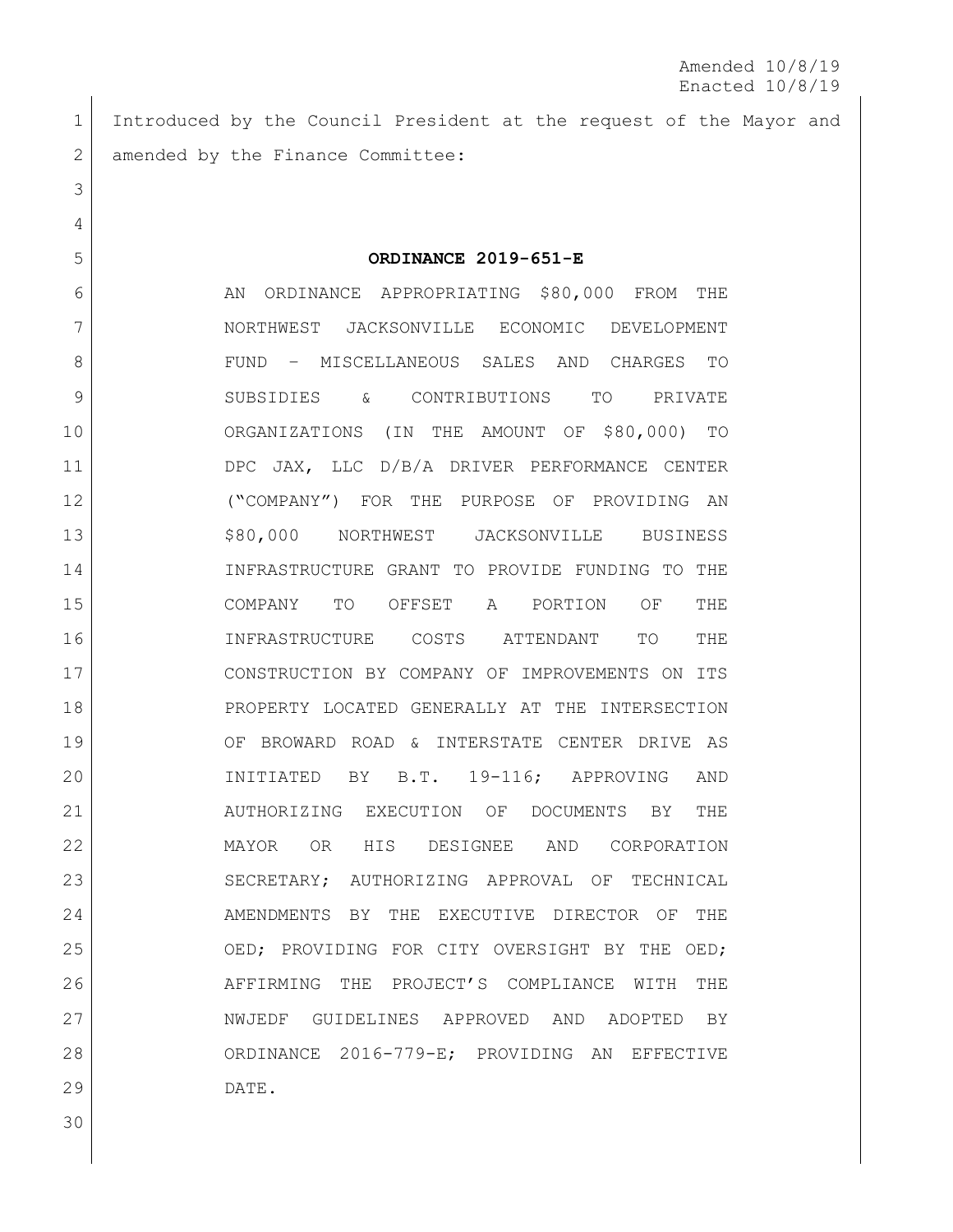**BE IT ORDAINED** by the Council of the City of Jacksonville: **Section 1. Findings**. It is hereby ascertained, 3 determined, found and declared as follows:

4 The location of the Company's project in Jacksonville, Florida, ("Project") is more particularly described in the Economic Development Agreement. The Project will promote and further the 7 public and municipal purposes of the City.

8 Enhancement of the City's tax base and revenues, are matters of State and City policy and State and City concern in order that the 10 State and its counties and municipalities, including the City, shall 11 | not continue to be endangered by unemployment, underemployment, economic recession, poverty, crime and disease, and consume an excessive proportion of the State and City revenues because of the 14 extra services required for police, fire, accident, health care, elderly care, charity care, hospitalization, public housing and 16 housing assistance, and other forms of public protection, services 17 and facilities.

 The provision of the City's assistance as identified in the Economic Development Agreement is necessary and appropriate to make the Project feasible; and the City's assistance is reasonable and not excessive, taking into account the needs of the Company to make the Project economically and financially feasible, and the extent of the public benefits expected to be derived from the Project, and 24 | taking into account all other forms of assistance available.

 The Company is qualified to carry out and complete the construction and equipping of the Project, in accordance with the Economic Development Agreement.

 The authorizations provided by this Ordinance are for public uses and purposes for which the City may use its powers as a county, municipality and as a political subdivision of the State of Florida and may expend public funds, and the necessity in the public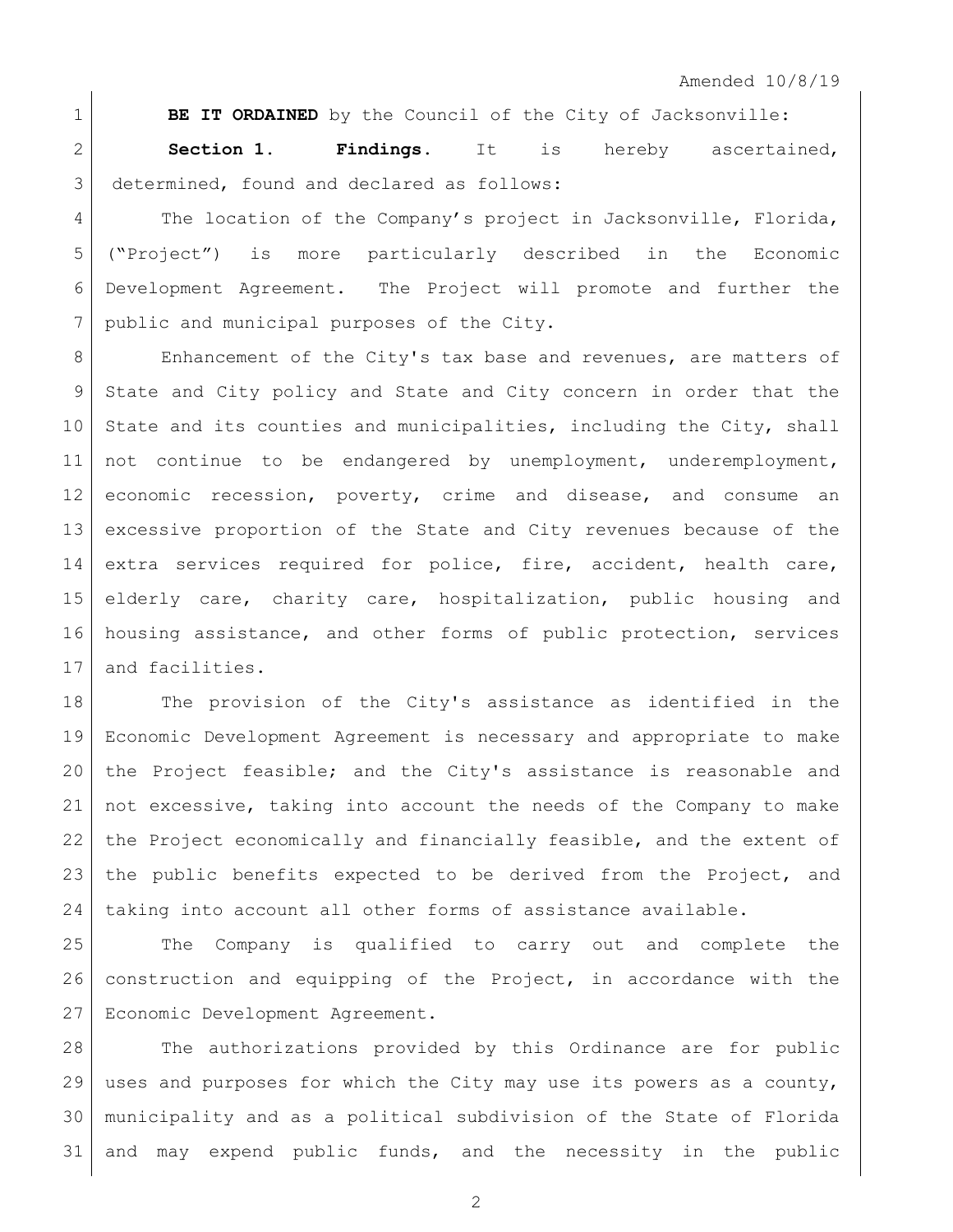Amended 10/8/19

1 interest for the provisions herein enacted is hereby declared as a 2 | matter of legislative determination.

3 | This Ordinance is adopted pursuant to the provisions of Chapters 163, 166 and 125, Florida Statutes, as amended, the City's Charter, and other applicable provisions of law.

 **Section 2. Appropriation.** For the 2018-2019 fiscal year, within the City's budget, there are hereby appropriated the indicated sum(s) from the account(s) listed in subsection (a) to 9 | the account (s) listed in subsection (b):

 (B.T. 19-116 attached hereto as **Exhibit 1** and incorporated herein by this reference)

| ł |  |
|---|--|
|   |  |

12 (a) Appropriated from: 13 See B.T. 19-116 \$80,000

(b) Appropriated to:

15 See B.T. 19-116 \$80,000

 (c) Explanation of Appropriation: the appropriation above is appropriating \$80,000 from miscellaneous **S** is the Services and charges within the Northwest Jacksonville Economic Development Fund to subsidies 20 and contributions to private organizations to provide a grant to the Company to assist in funding 22 the storm water infrastructure improvements for the 23 automotive training, handling and testing center on 24 a the project site.

 **Section 3. Purpose of Appropriation.** The purpose of the appropriation above is to offset a portion of the storm water retention and drainage improvement costs associated with the 28 construction of the auto training and testing center.

 **Section 4. Economic Development Agreement Approved**. There is hereby approved, and the Mayor or his designee and Corporation Secretary are authorized to enter into an Economic Development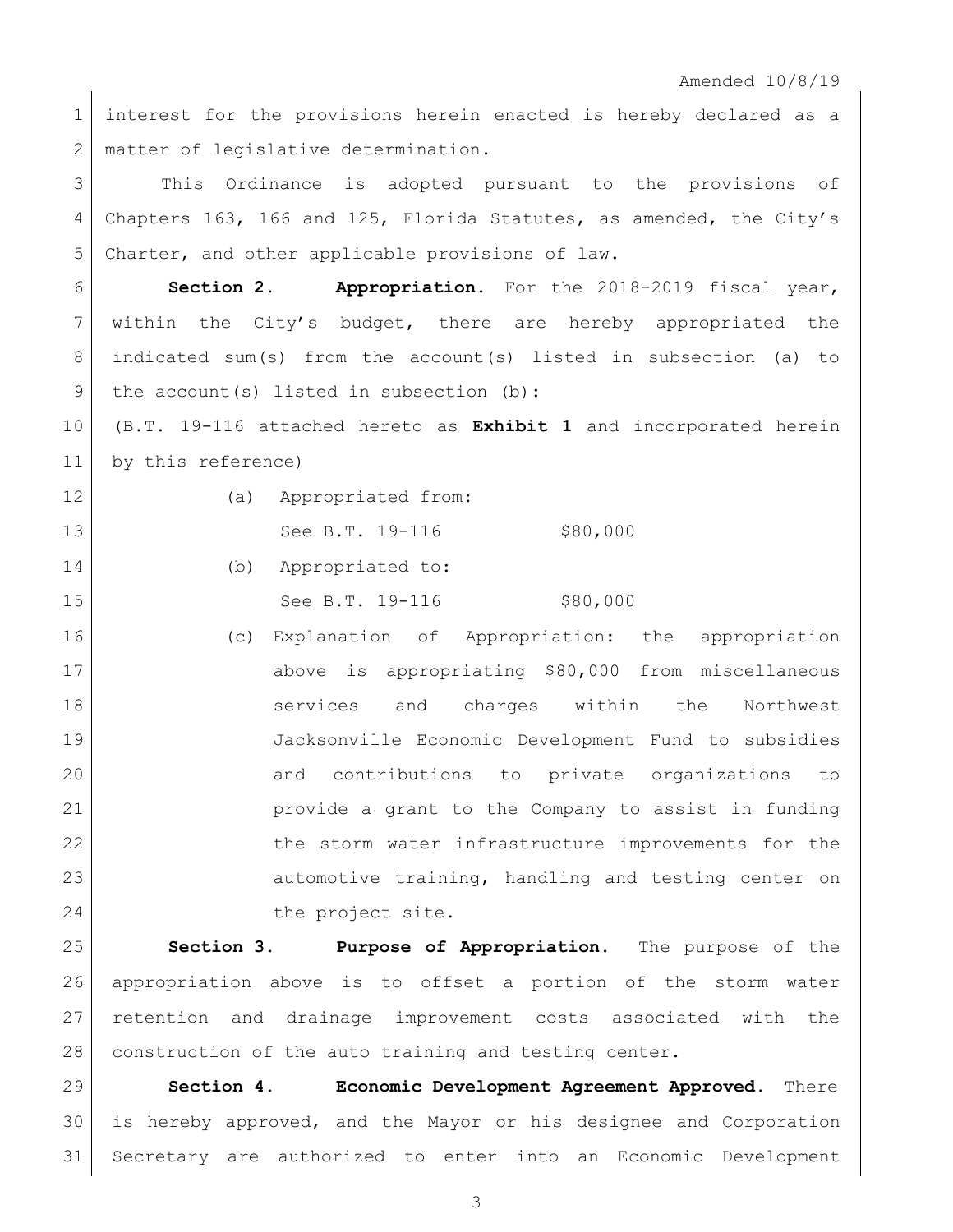Amended 10/8/19

1 Agreement referenced therein (the "Agreement") between the City and the Company, in substantially the same form as has been placed **Revised On File** with the Legislative Services Division (with such "technical" changes as herein authorized). A copy of the Project Summary is attached hereto as **Exhibit 2**.

6 The Agreement may include such additions, deletions and changes as may be reasonable, necessary and incidental for carrying 8 out the purposes thereof, as may be acceptable to the Mayor, or his designee, with such inclusion and acceptance being evidenced by execution of the Agreement by the Mayor or his designee. No modification to the Agreement may increase the financial obligations or the liability of the City and any such modification shall be technical only and shall be subject to appropriate legal review and 14 approval of the General Counsel, or his or her designee, and all other appropriate action required by law. "Technical" is herein defined as including, but not limited to, changes in legal descriptions and surveys, descriptions of infrastructure improvements and/or any road project, ingress and egress, easements and rights of way, performance schedules (provided that no performance schedule may be extended for more than one year without Council approval), design standards, access and site plan, which have no financial impact.

 **Section 5. Designation of Authorized Official/OED Contract Monitor.** The Mayor is designated as the authorized official of the City for the purpose of executing and delivering any contracts, notes and documents and furnishing such information, data and documents for the Agreement as may be required and otherwise to act as the authorized official of the City in connection with the Agreement, and is further authorized to designate one or more other officials of the City to exercise any of the foregoing authorizations and to furnish or cause to be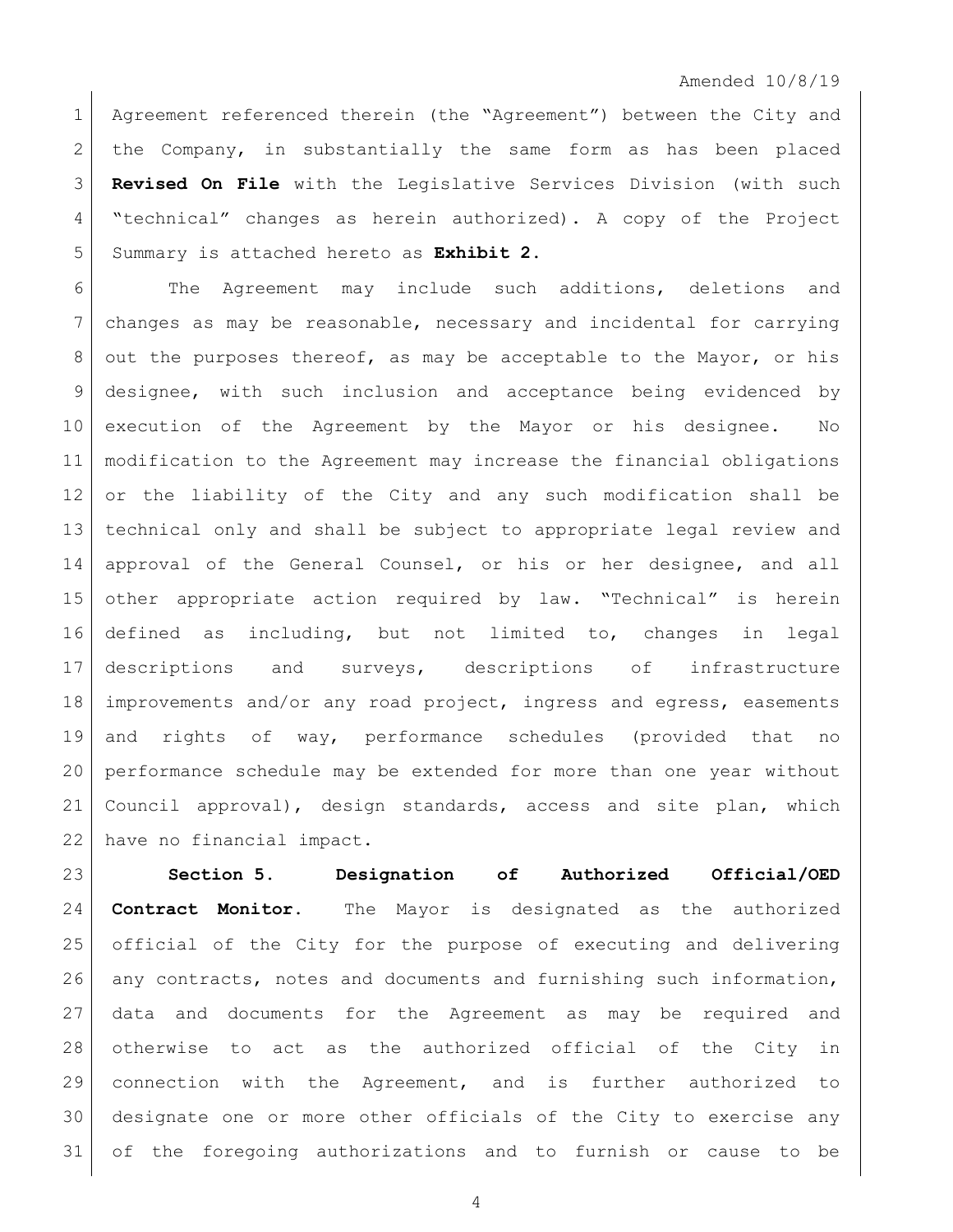Amended 10/8/19

 furnished such information and take or cause to be taken such 2 action as may be necessary to enable the City to implement the Agreement according to its terms. The OED is hereby required to administer and monitor the Agreement and to handle the City's 5 responsibilities thereunder, including the City's responsibilities under the Agreement working with and supported by all relevant City departments.

 **Section 6. Further Authorizations.** The Mayor, or his designee, and the Corporation Secretary, are hereby authorized to execute the Agreement and all other contracts and documents and otherwise take all necessary action in connection therewith and herewith. The Executive Director of the OED, as contract 13 | administrator, is authorized to negotiate and execute all necessary changes and amendments to the Agreement and other contracts and documents, to effectuate the purposes of this Ordinance, without further Council action, provided such changes and amendments are limited to amendments that are technical in nature (as described in Section 5 hereof), and further provided that all such amendments shall be subject to appropriate legal review and approval by the General Counsel, or his or her designee, and all other appropriate 21 official action required by law.

 **Section 7. Oversight Department.** The OED shall 23 oversee the project described herein.

 **Section 8. NWJEDF Guidelines.** This Ordinance conforms to the NWJEDF Guidelines adopted by City Council Ordinance 2016-779-E.

 **Section 9. Effective Date.** This Ordinance shall become effective upon signature by the Mayor or upon becoming effective 28 without the Mayor's signature.